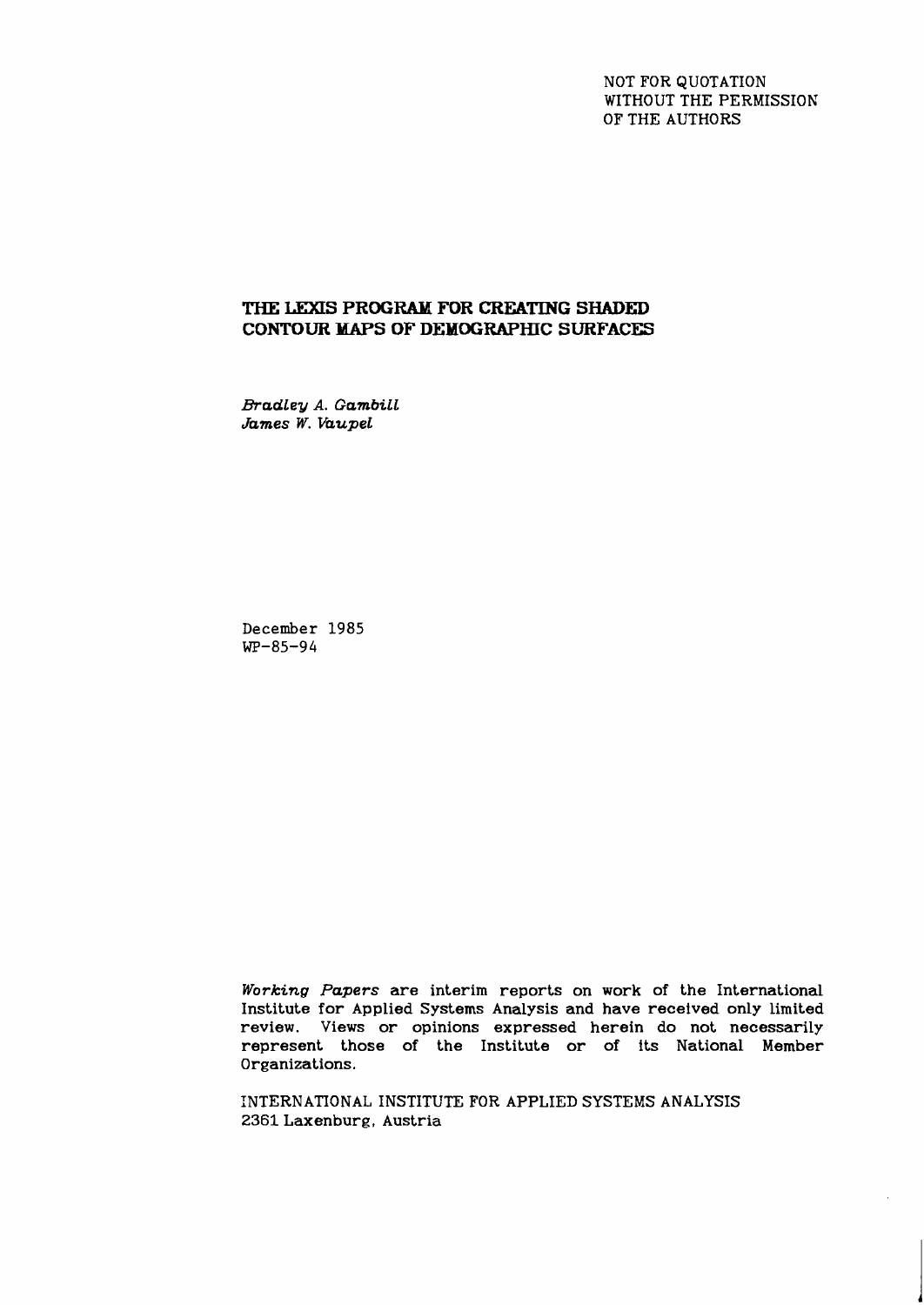# **Acknowledgments**

**We thank Nathan Keyfitz, Anatoli I. Yashin, Martina Joestl-Segalla, and Susanne Stock.** 

 $\sim 10^{-1}$ 

 $\Delta \sim 1$ 

 $\bar{\bar{z}}$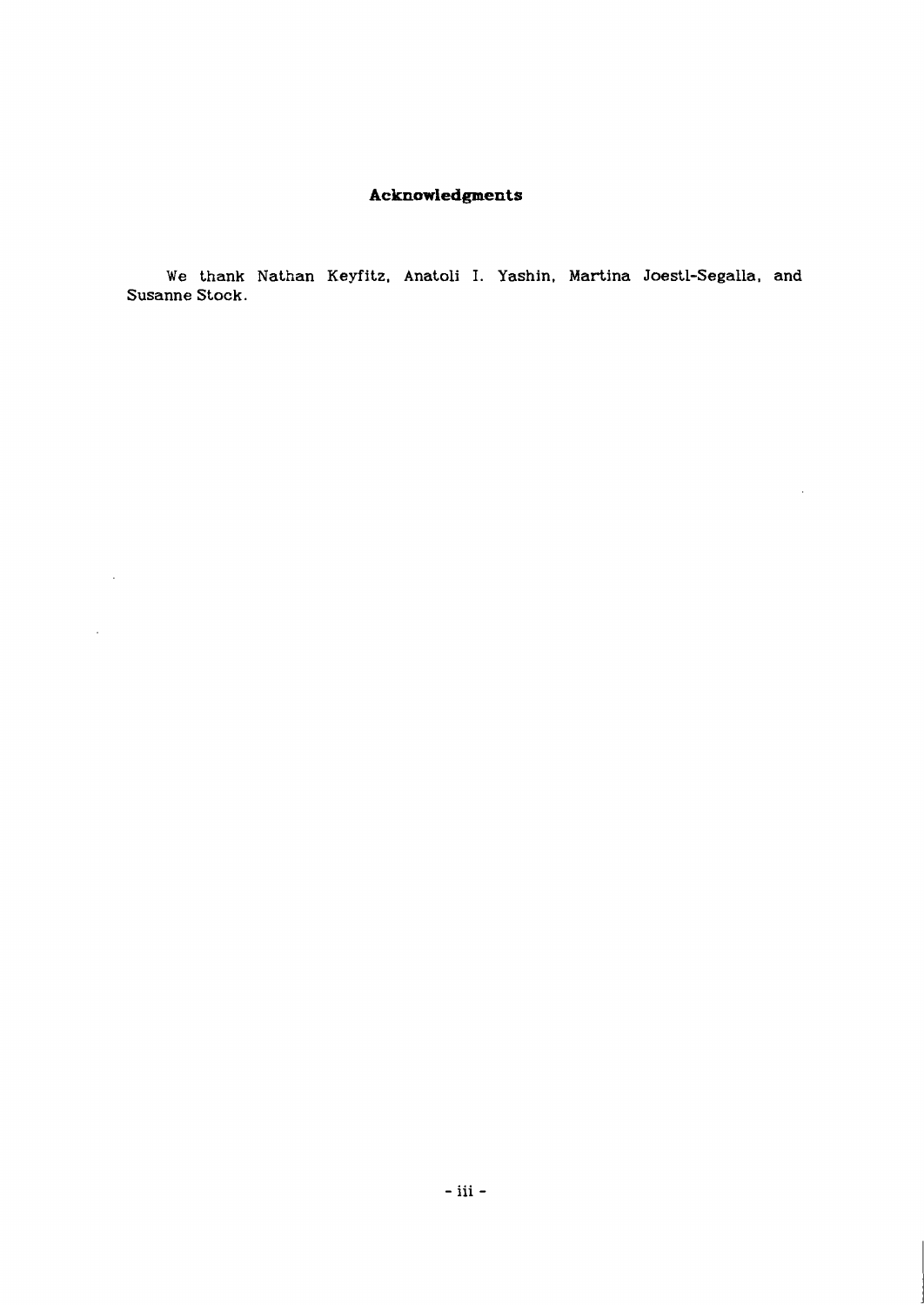# **THE LG)(IS PROGRAM FOR CREATING SHADED CONTOUR MAPS OF DEMOGRAPHIC SURFACES**

*Bradley A. Gambill and James W. Vaupel* 

# **INTRODUCTION**

The LEXIS computer program, which was developed at the International Institute for Applied Systems Analysis (IIASA) and Duke University, is intended to aid demographers in the analysis of large arrays of data. Its application as a supplement to other methods of graphic display is demonstrated in 'Thousands of Data at a Glance: Shaded Contour Maps of Demographic Surfaces" (Vaupel, Gambill, and Yashin, 1985) and will not be discussed here. This paper provides instructions on the use of the program, gives some hints concerning the art and craft of using the program in a creative way, and briefly describes the algorithm used in designing the program. A diskette containing a copy of the LEXIS program may be obtained from the authors or from IIASA. The program is copyrighted but the diskette is not protected against copying: please feel free to make and distribute copies. By making the program available to demographers and others interested in mapping the contours of surfaces, we hope to encourage the development of this method of data analysis. We would, of course, sincerely appreciate it if we and the International Institute for Applied Systems Analysis were acknowledged when the program or some modified version of it is used to produce maps for presentation or publication. Comments and suggestions are welcome!

ADDRESS COMMENTS TO: Bradley A. Gambill, 1315 Morreene Rd, Apt. 5H, Durham, N.C. 27705. USA or to James W. Vaupel, Humphrey Institute of Public Affairs, University of Minnesota, 301 19th Avenue South, Minneapolis, Minnesota 55455, USA.

ADDRESS REQUESTS FOR COPIES OF THE PROGRAM TO: either of the above or to Population Program, International Institute for Applied Systems Analysis, A-2361 Laxenburg, Austria.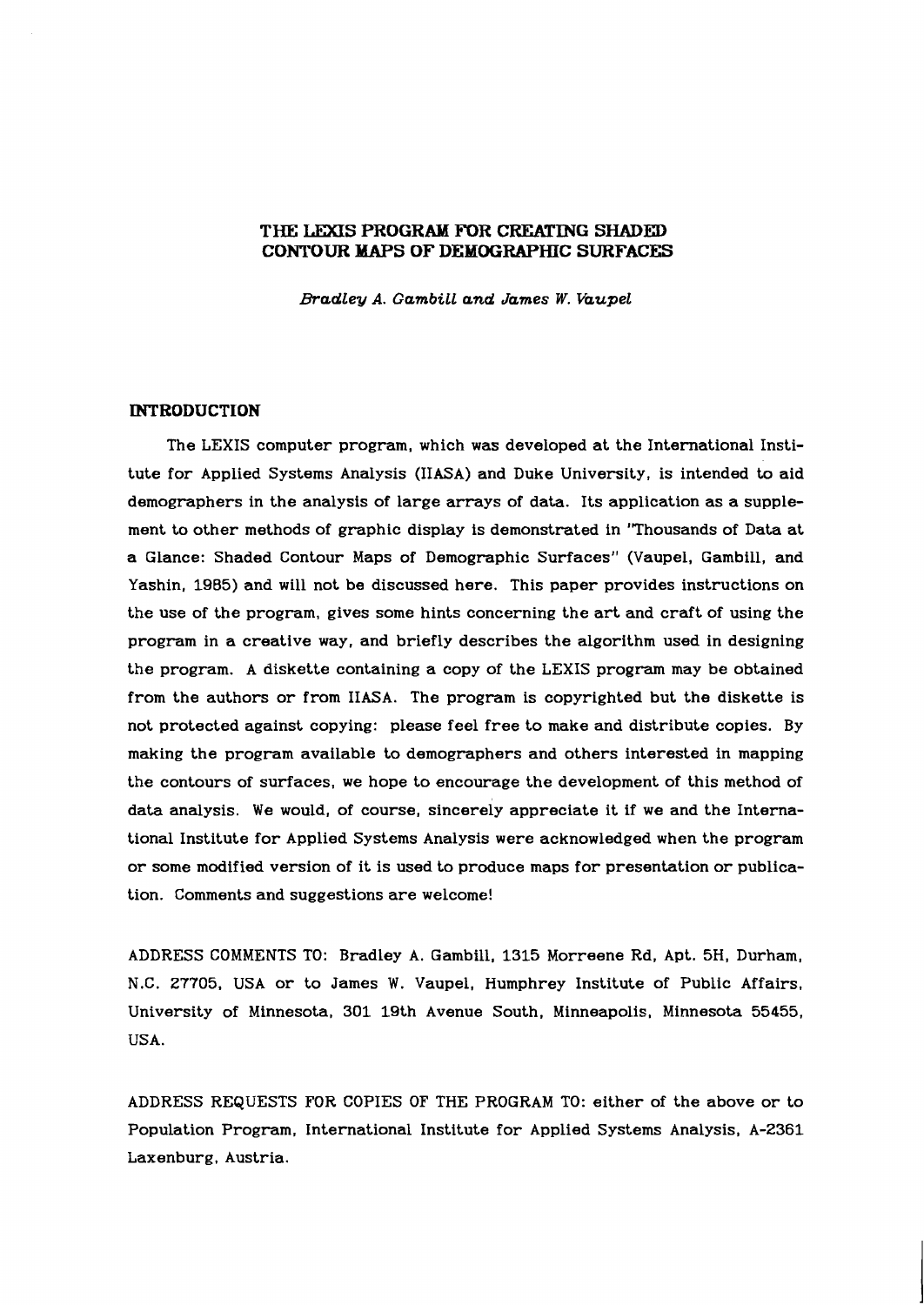# **USE OF THE PROGRAM**

# **Important Preliminaries**

We assume throughout this manual that the reader has some knowledge of the IBM personal computer and the DOS operating system. If this is not the case, we recommend that a potential user of the LEXIS program review the DOS manual provided with his or her IBM or IBM-compatible personal computer. Because the program does very little input/output checking, such knowledge may be quite helpful. We have not yet developed the program so that it can readily recover from various errors the user might make: it is best to be careful and if you do make an error, to start again.

We also assume that the reader has had some exposure to the use of shaded contour maps for demographic analysis. If not, the reader might peruse Vaupel, Gambill and Yashin (1985). Caselli, Vaupel and Yashin (1985), or Zeng, Vaupel and Yashin (1985).

The LEXIS program requires an IBM or IBM-compatible personal computer with graphics and with at least 128K of memory. The diskette accompanying this manual contains two files: LX.COM and USFERT, The use of the program will be discussed shortly, but it is important that the program be copied to a diskette formatted by the user's computer to include the DOS system and GRAPHICS for convenience. We recommend that the original diskette and a backup copy be stored in a safe place.

# **Printing Yaps from the Screen**

To print a LEXIS map from the computer screen, you must enter GRAPHICS at the > DOS prompt before beginning the LEXIS program. Once the surface has been completely drawn on the screen, enter the  $\langle$ shift $\rangle$  and  $\langle$ PrtSc $\rangle$ keys simultaneously to print the map.

#### **Format of Input Data**

The data to be used by the LEXIS program must be in ASCII format, with **m** repetitions of a pattern consisting of the value of a label (such as the current year) foliowed by n data items (such as mortality rates at various ages). The value of  $n$ must be less than 150 and the value of  $m$  must be less than 300. For example, to plot a surface of mortality rates q **(a** ,t) from age 0 to 99 and year 1900 to 1982 the first data entry in the input file would be 1900, the second entry  $q(0,1900)$ , the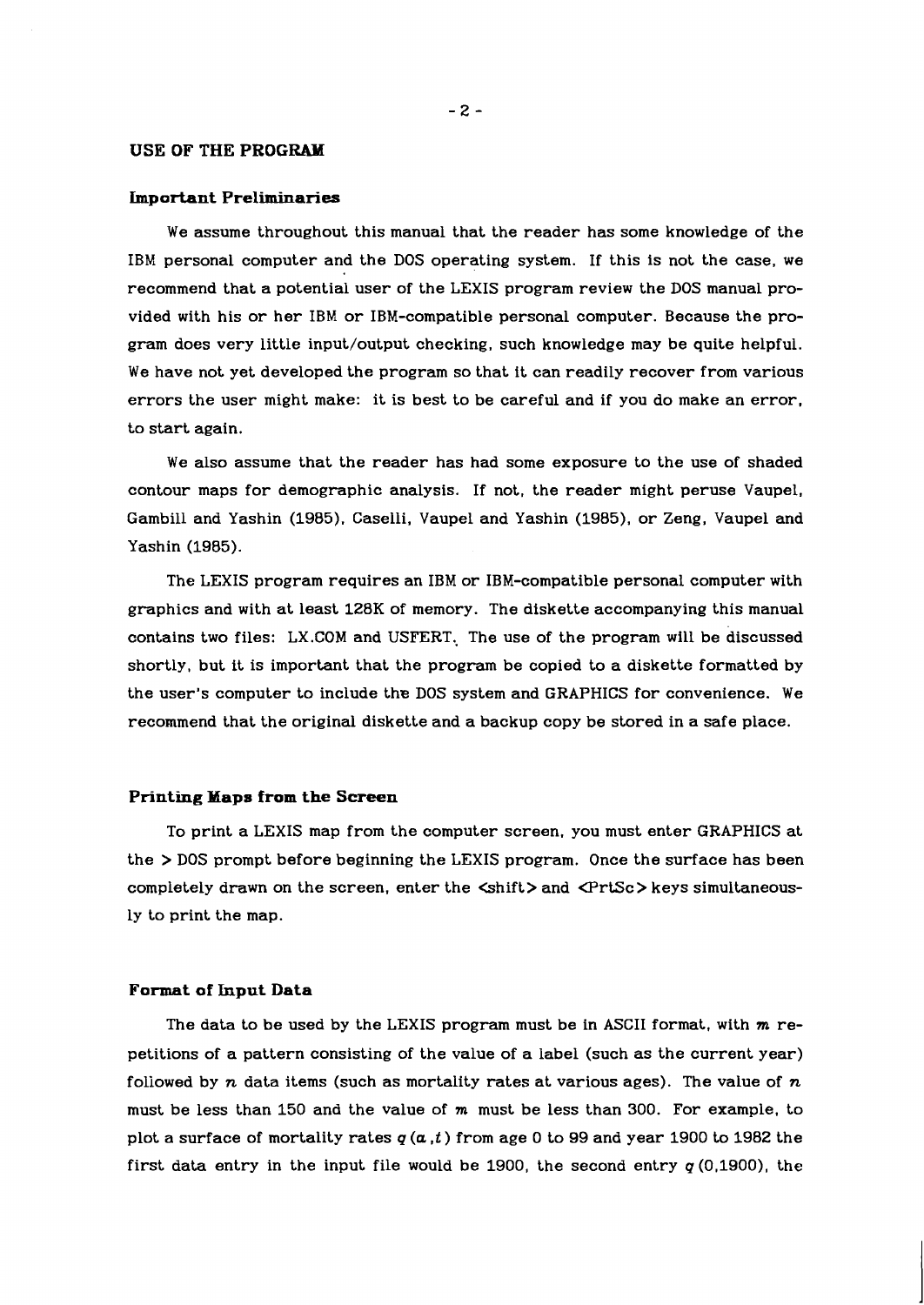third entry  $q(1,1900)$ , and so on up to the 101st entry which would be  $q(99,1900)$ . The 102nd entry would be 1901, followed by  $q(0.1901)$ , and so on up through  $q$ (99.1901). This pattern would be repeated up through the year 1982, the very last entry being  $q(1982,99)$ . The label does not have to be a year: it could be an age or a life-expectancy or the value of any other variable that describes the data. Similarly, the successive data values following the label do not have to pertain to successive years of age. but could pertain to successive values of any other variable that describes the second dimension of the data. In any case, with input data in this format, the map will have the n-variable (e.g., age) on the  $y$ -axis, the  $m$ -variable (e.g., year) on the  $x$ -axis, and the data values (e.g., the  $q$ 's) as the third dimension represented in the map.

Zeroes may be used to represent missing values in the data, if the actual data range does not include zero. This use of zeros is discussed below.

# **Beginning the LeXIS Program**

To begin the LEXIS program, simply type LX at the DOS prompt. A title screen will appear at the start of the program and disappear after a few seconds, leaving the Main Menu on the screen.

# **Main Menu Options**

# **A- Initializing data files**

All data to be mapped must be converted and stored in a file specially created by the initialization procedure of the LEXIS program. This procedure begins with the selection of option A from the Main Menu. The user is prompted to enter the disk drive and name of the input data file, as well as the disk drive of the output file. The initialization process creates two files. both with the same prefix as the input file, with the new data file given the extension .DAT, and another file, which contains information about the specifications of the data, given the extension .SPF. The information contained in the .SPF file is provided by the user of the LEXIS program, as described in the next step below. A list of the required information will appear on the screen, and the cursor will move from place to place to prompt the user to enter the appropriate numbers. The user is asked to provide information on both the "input file" (ASCII file) and "initialized file" (.DAT file).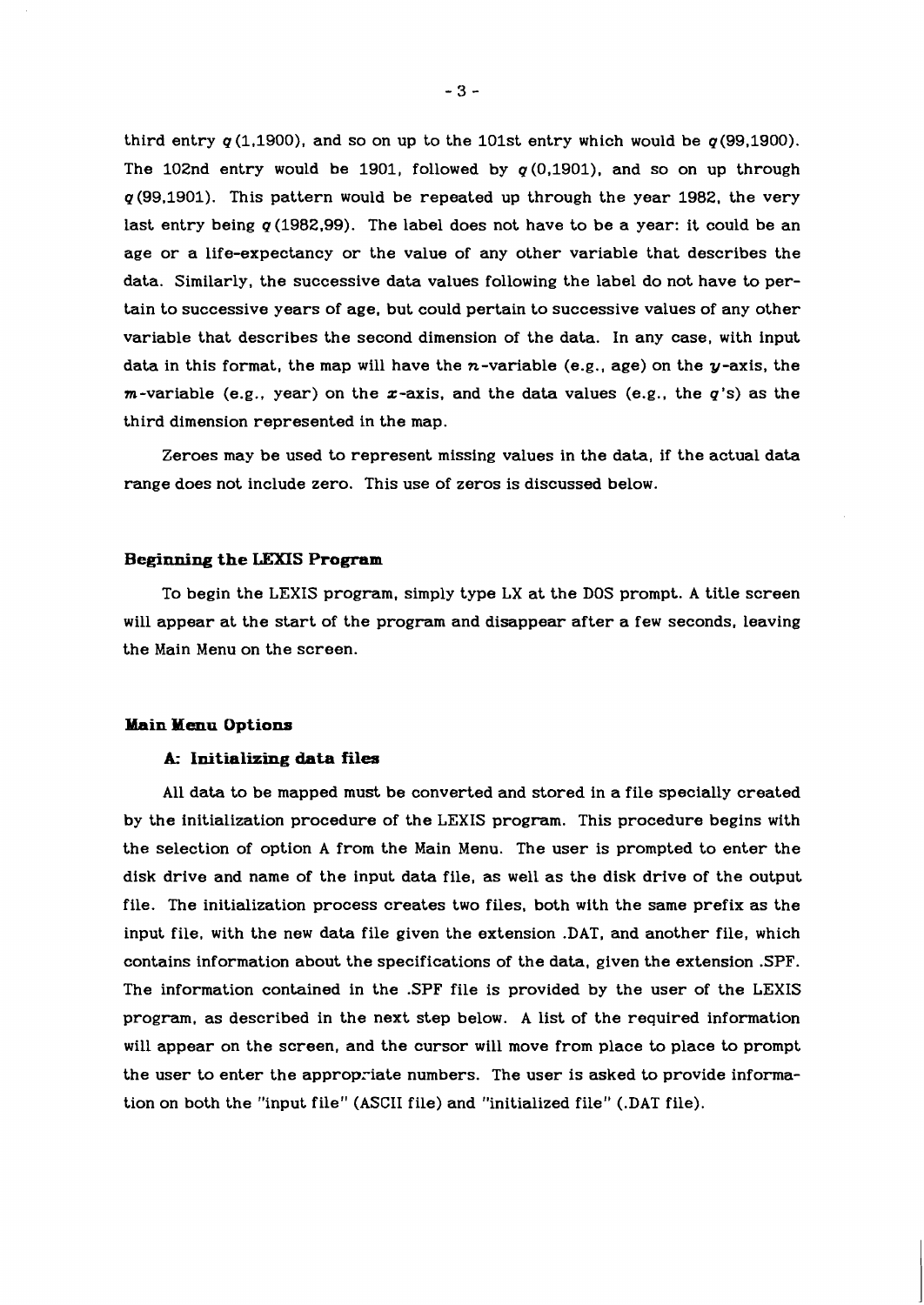The information provided about the input file must accurately describe that file: any error here will lead to program failure or strange output. The starting points for the initialized file can be greater than the starting points for the input file and the ending points can be less than the ending points for the input file. This option allows the user to create a .DAT file containing less information than is contained in the original ASCII file - a useful option if the ASCII file contains regions of numbers that will never be graphed, such as missing values or inaccurate numbers.

After the user has entered the requested information. the screen might appear as follows:

| A AAIS IIIIUI IIIUUIUII |            |                  |  |
|-------------------------|------------|------------------|--|
|                         | Input file | Initialized file |  |
| Starting point:         | 1900       | 1900             |  |
| Ending point:           | 1982       | 1982             |  |
| Label:                  |            | Year             |  |
| Y-Axis information      |            |                  |  |
| Starting point:         | O          | n                |  |
| Ending point:           | 99         | 99               |  |
| Label:                  |            | Age              |  |
|                         |            |                  |  |

X-Axis information

Notice that the  $x$ -axis information must be entered first, then the  $y$ -axis information. In our example of a mortality surface, we would enter the year-axis information, followed by the age-axis information. Once all necessary information has been entered, the program will begin the process of creating the .DAT file by printing the label (e.g., year) of the first column on the screen, followed by the label of each successive column. Checking the column labels as they appear on the screen is an excellent way to be sure that the data is in the proper format, and contains the proper number of entries in each data column. Once the initialized files are created, they are stored on the diskette and are available for all future mapping.

It is recommended that the user maintain two libraries of data - one with the original ASCII files, and the other containing LEXIS.DAT files. The extra effort required to maintain a second set of data will be rewarded with significant time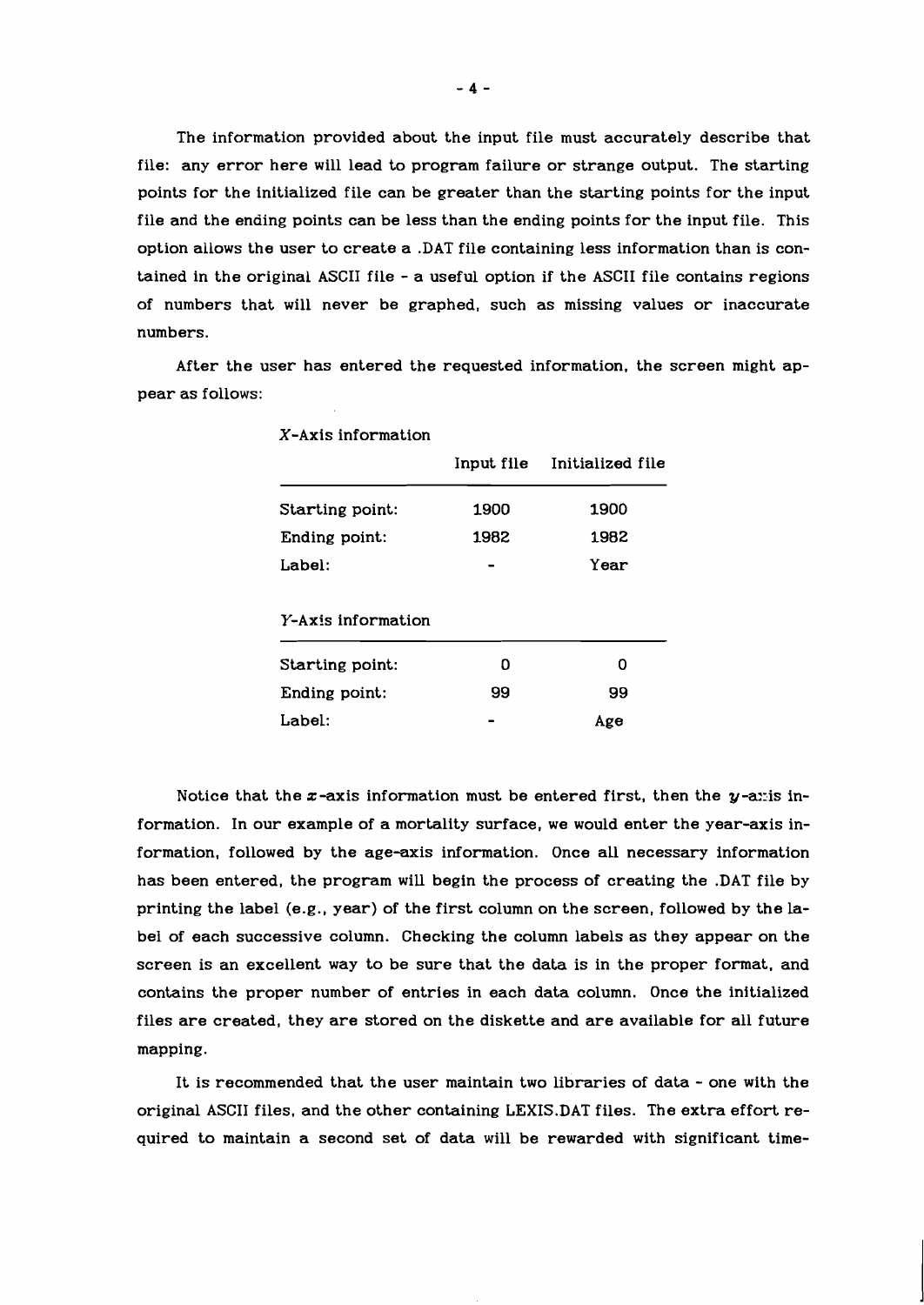savings later, especially in cases of frequently mapped data.

# **B: Selecting Display Colors**

The selection of pattern is a powerful option provided by the LEXIS program. Included in the program are two sets of color combination patterns or "palettes"- the "screen" patterns which fade from green to yellow to red, and the "print" patterns which use the colors necessary to produce appropriate shades of grey when a contour map is printed on an IBM or Epson printer or displayed on an appropriate black and white monitor. The screen patterns are probably most pleasing to the eye, and provide distinguishable shades of logically progressing colors on the screen; the print patterns provide the most easily distinguishable patterns when displayed on the printer. It is possible to alter these screen patterns (but not the print patterns) by entering 3 for pattern color and then placing a 1, 2 or 3 next to the appropriate region when prompted to do so; the value 4 denotes the default value such that the color will be the same as on the screen pattern. We have found it useful to shade ratio surfaces with just three colors, one representing the area below 1, one the region approximately equal to 1, and the last the region above 1. Other examples of use of this option are included in Vaupel, Gambill and Yashin (1985); experimentation will help a user decide which color patterns lead to the most informative maps.

Selection of display colors is optional, with background color zero, line color zero, and a standard screen pattern being the default settings. An experienced user of the LEXIS program may find the selection of display colors to be a useful option. By selecting this option, the user is able to select background color, line color, and pattern to be used in creating the map. The choice of background color is self-explanatory, and is a matter of personal taste for the user. The selection of line color depends on the data and the user's goals: if the lines are an important part of the map, they should be drawn in a color different from those used to create the patterns being used (yellow for the print patterns, background for the screen patterns). If the exact location of the lines is less important than the general trends of change within the surface, then it may be more informative to hide the lines by making them the color of the most dominant color of the patterns being used. Experimentation will allow the user to determine which combinations of color provides the most effective presentation of data.

# **C: Creating a map from a data file**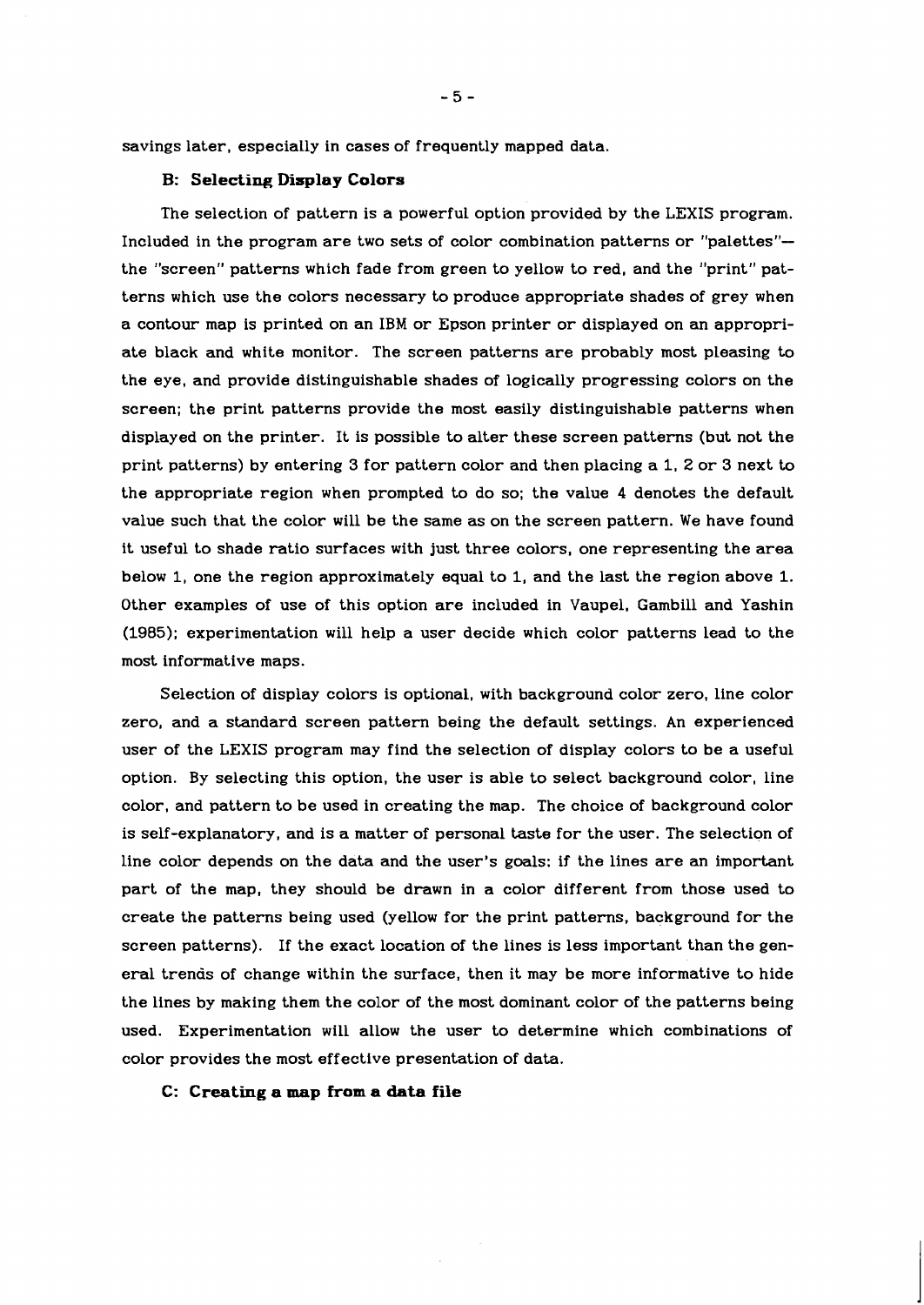Once all preliminary initializations and selections are completed, the map can be created by selecting the C option from the Main Menu. The surface creation menu will appear and prompt the user to select the type of file to be displayed. The map creation process is very similar for all options, with the main difference coming in the initial prompt for filenames.

#### *Entering filenames*

If only one file is to be used in creating the map, only one input prompt will be given. If two files are to be used, the initial prompt will be for the numerator or minuend filename, and the second prompt for the denominator or subtrahend file for ratio and difference surfaces, respectively.

#### *Map size*

The next step in creating a map is to enter the size of the surface to be displayed. The program will display the file specifications of each input file used in creating the surface, and then prompt the user to enter specifications for the map to be created. To map the entire data file, simply enter <return> for each starting and ending point. To map only part of a file, enter the appropriate numbers when prompted to do so. If the map being created is either a ratio or difference surface, it is important that the user take care in entering the size of the surface, so that the boundaries do not extend beyond those of either source data set.

#### *Duta with zeros*

Once all of these numbers are entered, the user will be asked if the actual data include zeros. If the data range includes zero, then "Y" should be entered at this prompt. If, however, zeros are used only to denote missing values, in cohort data for example, then the user should enter "N" or  $\leq$ return>. For ratio surfaces, division by zero will be set equal to the background color.

#### *Smoothing*

Next, the user will be asked if the surface should be smoothed. If smoothing is desired, the user must enter an odd number less than or equal to twenty-one. The smoothing procedure simply replaces each point in the surface with the binomial weighted average of the points in the *n* by *n* square surrounding the point. For example, if *n* is five, *25* points surrounding the original point will be averaged using the following weights: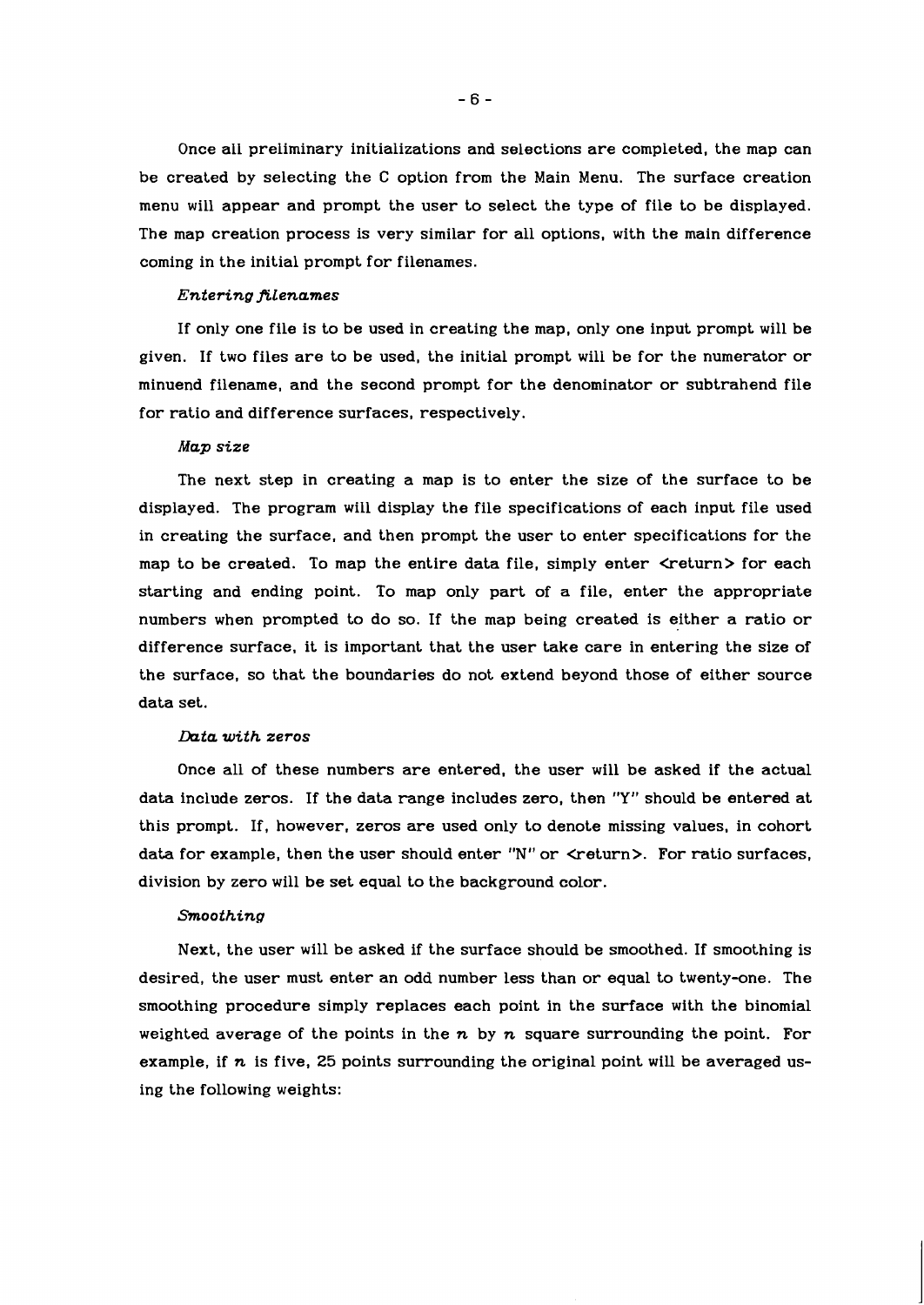| 1 | 4  | 6  | 4  | 1 |
|---|----|----|----|---|
| 4 | 16 | 24 | 16 | 4 |
| 6 | 24 | 36 | 24 | 6 |
| 4 | 16 | 24 | 16 | 4 |
| 1 | 4  | 6  | 4  | 1 |

When a point is near a boundary, the weighted average is taken over all those points within the surrounding square for which data are available.

*Line selection* 

Line selection is perhaps the most important decision that must be made in creating a shaded contour map. The LEXIS program provides seven different options for selecting the best lines:

1. "Mortality surface lines" begin with .000667 and then increase by 50% from one line to the next. We found these intervals to be useful in drawing contour maps of mortality surfaces. The contours are placed at the following levels (where B denotes "boundary "):

 $B1 = 0.000667$  $B5 = 0.003377$  $B9 = 0.017094$  $B13 = 0.086541$  $B2 = 0.001001$  $B6 = 0.005065$  $B10 = 0.025642$  $B14 = 0.129811$  $B3 = 0.001501$  $B7 = 0.007598$  $B11 = 0.038463$  $B15 = 0.194717$  $B4 = 0.002251$  $B12 = 0.057694$  $B8 = 0.011396$ 

2. "Fertility surface lines" are placed at intervals we found to be convenient when analyzing fertility surfaces:

> $B1 = 0.001$   $B5 = 0.05$   $B9 = 0.13$   $B13 = 0.21$  $B2 = 0.01$   $B6 = 0.07$   $B10 = 0.15$   $B14 = 0.23$  $B3 = 0.02$   $B7 = 0.09$   $B11 = 0.17$   $B15 = 0.25$  $B4 = 0.03$   $B8 = 0.11$   $B12 = 0.19$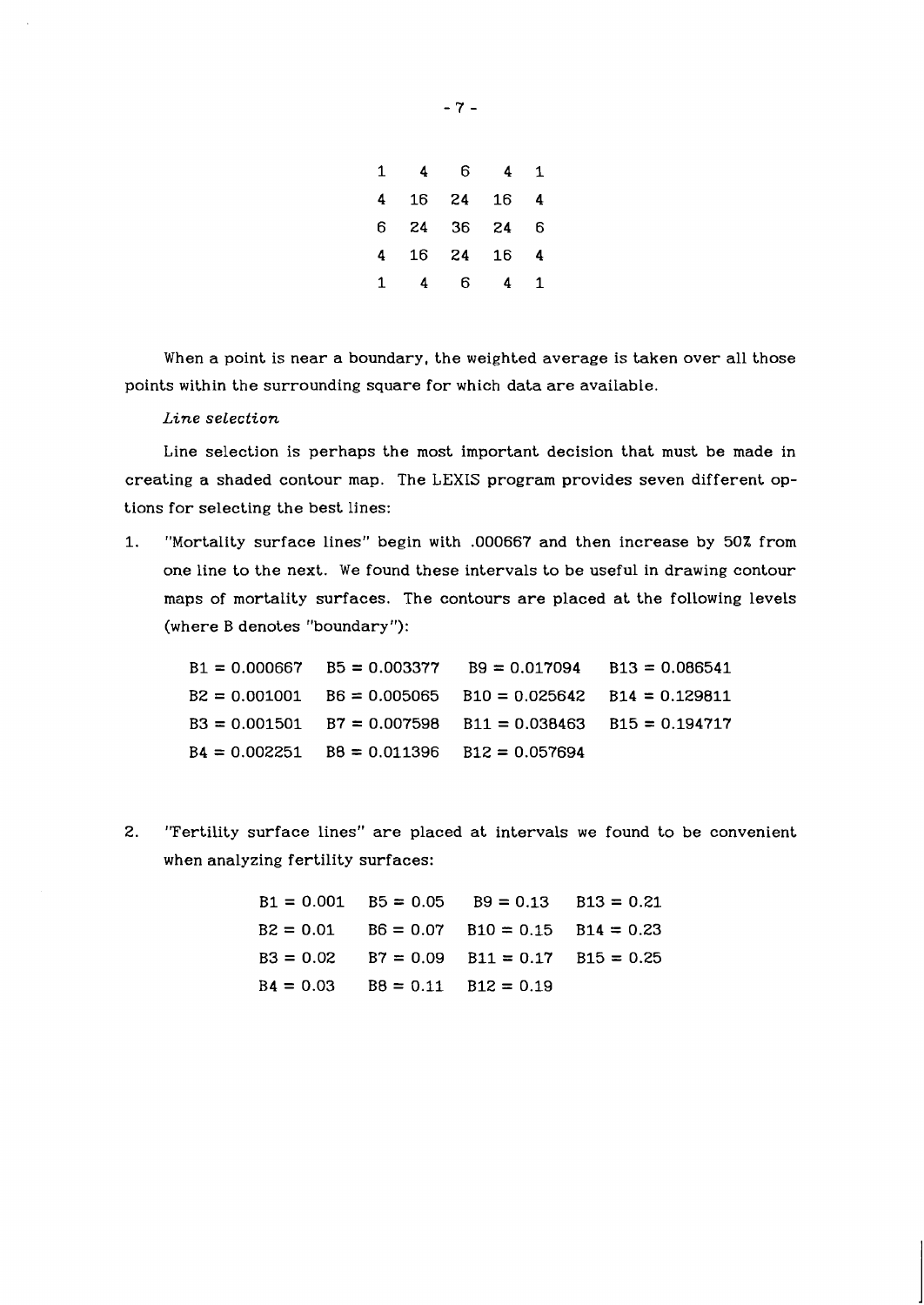3. "Ratio lines" are placed at levels we sometimes found useful when analyzing surfaces that represented the ratio of two surfaces (e.g., male vs. female mortality). Each contour is 10 percent greater than the previous contour, as follows:

> $B1 = 0.513158$   $B5 = 0.751315$   $B9 = 1.1$   $B13 = 1.61051$  $B2 = 0.564474$   $B6 = 0.826446$   $B10 = 1.21$   $B14 = 1.771516$  $B3 = 0.620921$   $B7 = 0.0909091$   $B11 = 1.331$   $B15 = 1.948717$  $B4 = 0.683013$   $B8 = 1$   $B12 = 1.4641$

- 4. The "difference lines" option allows the user to enter high and low values for a surface. The program then calculates the levels of 15 lines between the two points. These lines, depending on the user's choice, are placed either at even multiples or even intervals.
- 5. The "even multiple lines" option allows the user to enter a beginning point, and a multiplier. The first line is placed at the beginning point and the other lines are spaced at even multiples of the multiplier given. Thus, if 1.1 is the given multiplier, the lines increase by 10 percent, starting at the beginning point.
- 6. The "auto select lines" option takes the high and the low of the input file, and places 15 lines between the two points. The lines are placed at even multiples or even intervals, depending on the user's response to a prompt.
- 7. The "user entered lines" option allows the user to place the lines at any desired values. By placing more than one line at the same value, some of the contour lines and shades can be suppressed. In this way, a map with only five levels, for example, can be created.

Once the lines have been selected, the program will begin generating the surface, with no other user-entered information necessary until the surface is fully completed.

## *Surface Manipulation*

When all calculations for the surface have been completed (drawing the border is the last step in the process), the user may view labeling, starting and ending points, and lines drawn on the map by entering  $\langle F1 \rangle$ . A new screen will appear with the pertinent information, and a new screen manipulation menu at the bottom.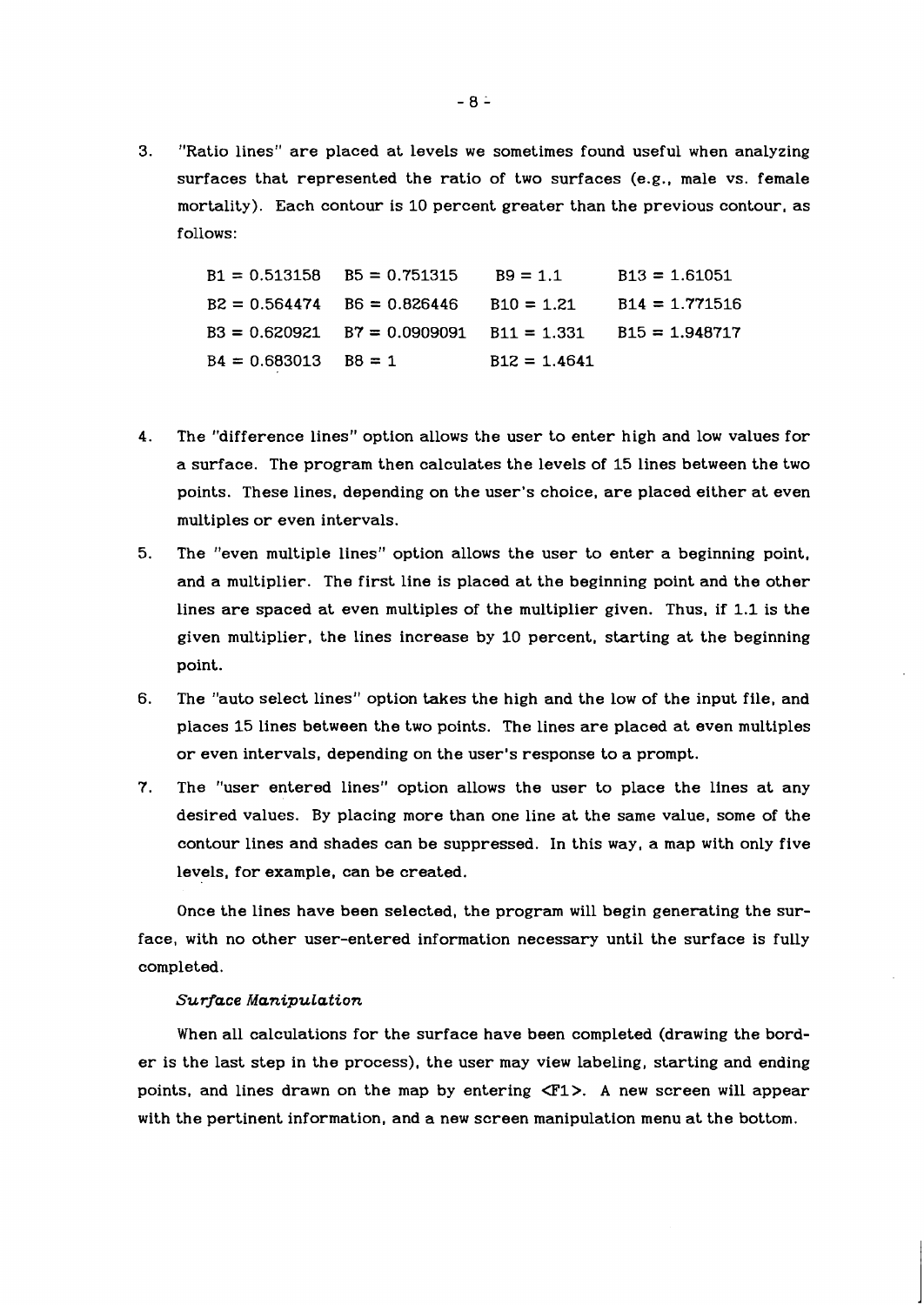- <Fl>View Map This option allows the user to flip back and forth between the map and information screens with the touch of a key.
- <FZ>Add Grid This option enables the user to add a grid to the screen map in order to get more precise **z** and y axis readings. Within this option the user may chose where to start the grid on each axis, the grid line increments, the color of the grid lines, and also a color to "exclude" from the grid. We have found that it is sometimes more informative to leave the contour lines intact, on top of the grid, because it relegates the grid to the background, rather than to the foreground of the map. By entering  $\langle$ return $\rangle$  for each option, the default numbers listed on the screen will automatically be chosen.
- <F3>Save Screen Map This option allows the user to save the screen image on the output diskette for later viewing with the Recall procedure included in the Main Menu.
- <F4>View Key This option will put the color key of specified size on the screen for viewing or printing.
- <F5>Return to Main Menu This option ends the map manipulation procedure, and puts the user back at the main menu level.

#### **D: Recall screen file**

As mentioned in the previous section, it is possible to save a map with the <F3> command, and then recall it from a diskette with this command. After the file name and disk drive is entered, the file will appear on the screen, and all map manipulation options mentioned in the previous section will again be possible.

# **E: Return to DOS**

Selecting this option will end the LEXIS session and return the user to the DOS operating system.

# **ALGORITHM AND DESIGN DECISIONS**

To more fully understand the shaded contour maps created by the LEXIS program, the user may find it helpful to understand the general nature of the algorithm used in LEXIS and to be aware of certain design decisions that we made over the course of the program's development. The program resulted from frequent interaction between a demographer with some knowledge of computers and a computer science student with a keen interest in demography. Working together to develop the program and simultaneously conducting some substantive research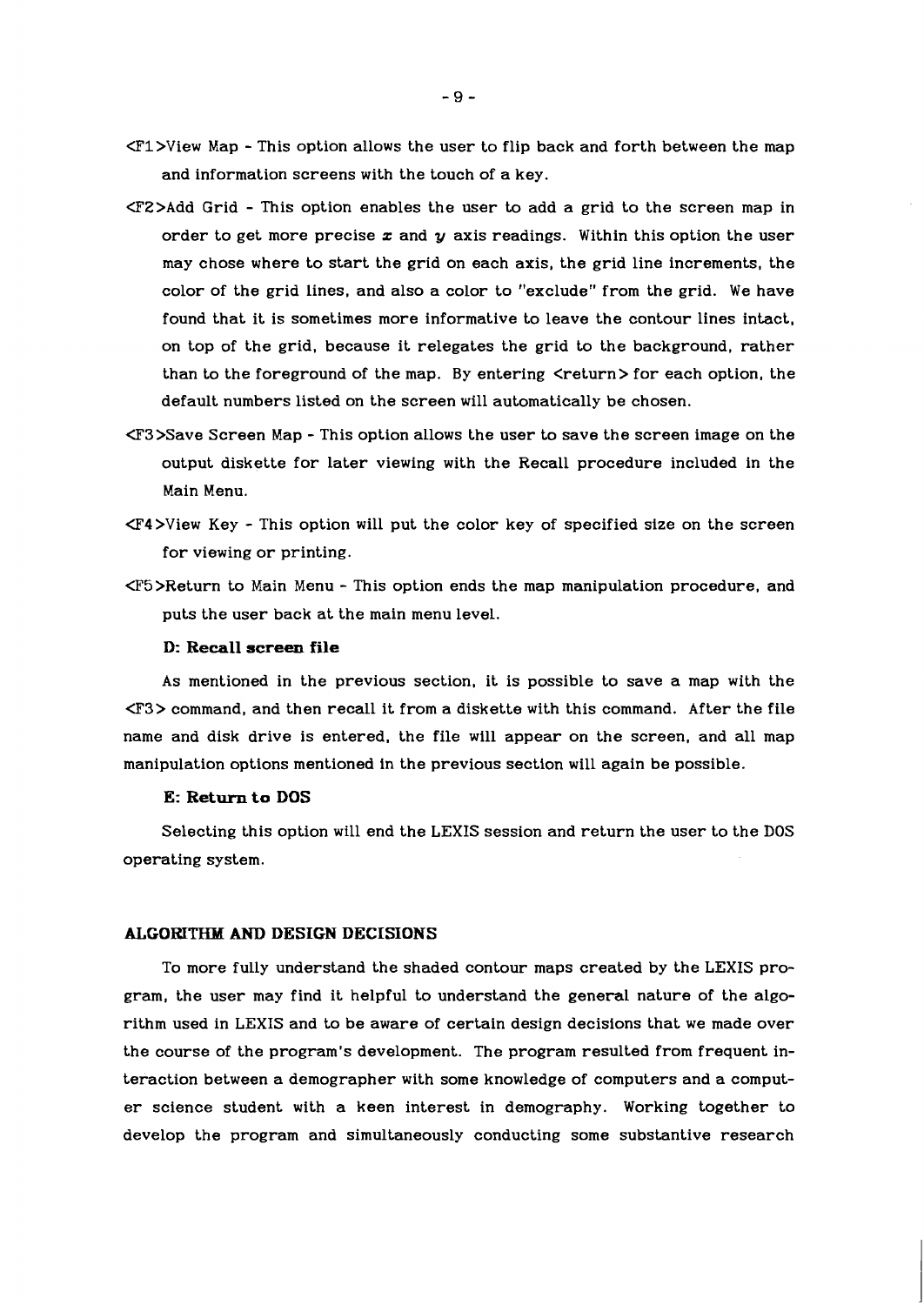with it enabled us to make substantial improvements in the program in its eighteen months of development. This section outlines some of the more subtle features of the shaded contour maps created by the program.

It is important to first discuss the differences that exist between the LEXIS contour maps and the more conventional contour maps often used by geographers, architects, geologists, and others interested in studying surfaces. The most obvious difference is that we have chosen to shade the LEXIS maps to show the various levels of the surface, rather than to label the lines with numbers. This procedure allows us to indicate "cliffs" on a surface without drawing multiple contour lines closely spaced together. That is, sudden surface changes of more than one level are represented by a single contour line, with the rapid change in level indicated by a jump in color or shade between the adjacent regions.

Because the LEXIS program does no interpolation before creating a surface, the appearance of a contour map depends on the number of data points used in creating it. Maps created with few data points will tend to include strong rectangular patterns, whereas contours on maps made from larger arrays of data will appear more rounded. It is possible to change the appearance of the maps with a little creativity. Rounded maps will become more rectangular if enlarged and viewed in portions. Rectangular contours can be smoothed by interpolating the data to produce a larger array of data points.

The LEXIS program determines the location of contour lines by replacing actual data points with integers representing the tier, or region of height, into which the data point falls. With fifteen contour lines, there are sixteen tiers on the surface. Next, each point is evaluated in terms of its relationship to adjacent points. Various patterns among nine-point squares are included in the program, and each point, with the eight points that surround it, is checked for conformity with one of these patterns. If the actual pattern is so complex that there is more than one discontinuity, the middle point is surrounded by a box. We chose this simple method of drawing lines to be a reasonable compromise between the competing goals of minimizing computational time and maximizing the smoothness and accuracy of contour lines.

Because a surface depicted by the LEXIS program is based on a twodimensional array of data, the surface can be thought of as a set of boxes, each box corresponding to a specific data point. The method used in LEXIS for drawing contour lines sometimes draws a line diagonally through a data box. The original data value for the box is always given by the value on the LEXIS map above the di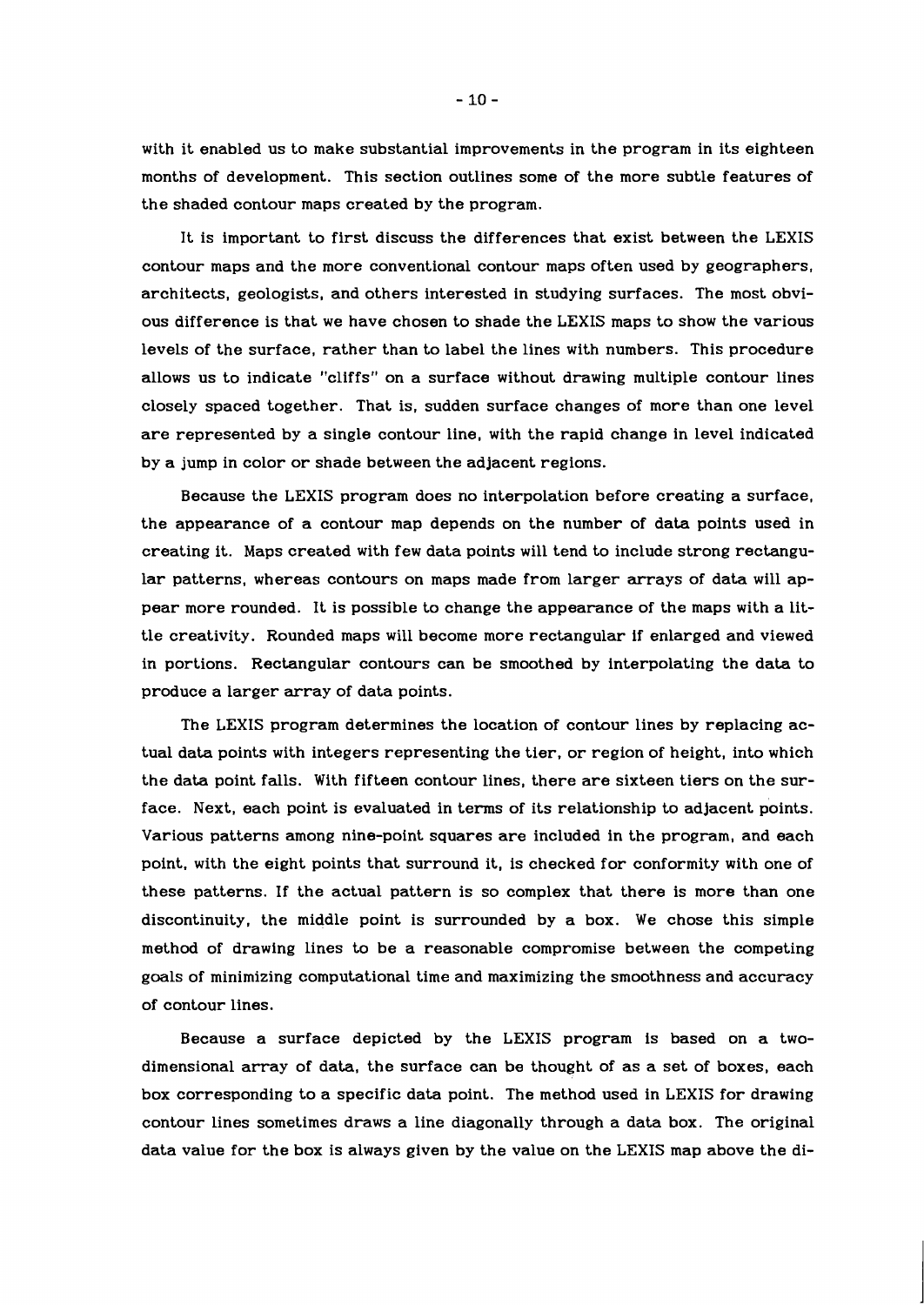agonal contour line.

For data pertaining to single years of time and age, each data box is one year by one year, The tick marks placed along the edges of the map correspond to the mid-points of the boxes that they describe. Thus, a tick mark at age zero, say, will appear offset slightly from the origin and a tick mark at year 1980, in a map that runs through 1980, will appear slightly before the end of the horizontal axis.

If you have any questions or suggestions concerning **LEXIS,** please write to one of us at the addresses given at the beginning of this paper.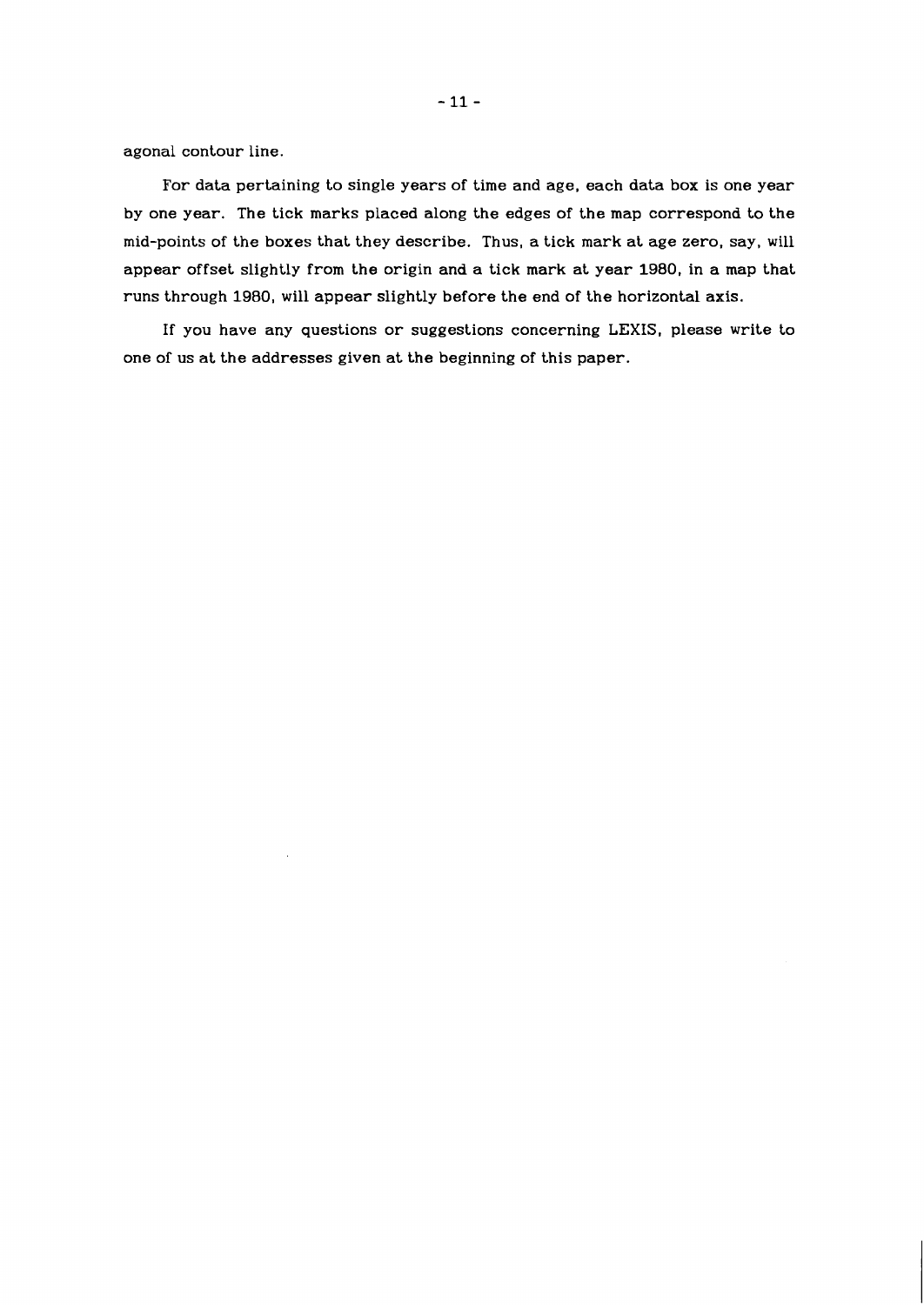# **References**

- Caselli, G., J.W. Vaupel, and Anatoli I. Yashin **(1985)** *MortaLity in ItaLy: Contours of a Century of EvoLution.* **WP-85-24.** Laxenburg, Austria: International Institute for Applied Systems Analysis.
- Vaupel, J.W., G.A. Gambill, and Anatoli I. Yashin **(1985)** *i"housands of Data at a Glance: Shaded Contour Maps of Demographic Surfaces.* Laxenburg, Austria: International Institute for Applied Systems Analysis. Forthcoming Research Report.
- Zeng, Y., J.W. Vaupel, and Anatoli I. Yashin (1985) Marriage and Fertility in Chi*na: A Lezis-Surface Analysis.* **WP-85-70.** Laxenburg, Austria: International Institute for Applied Systems Analysis.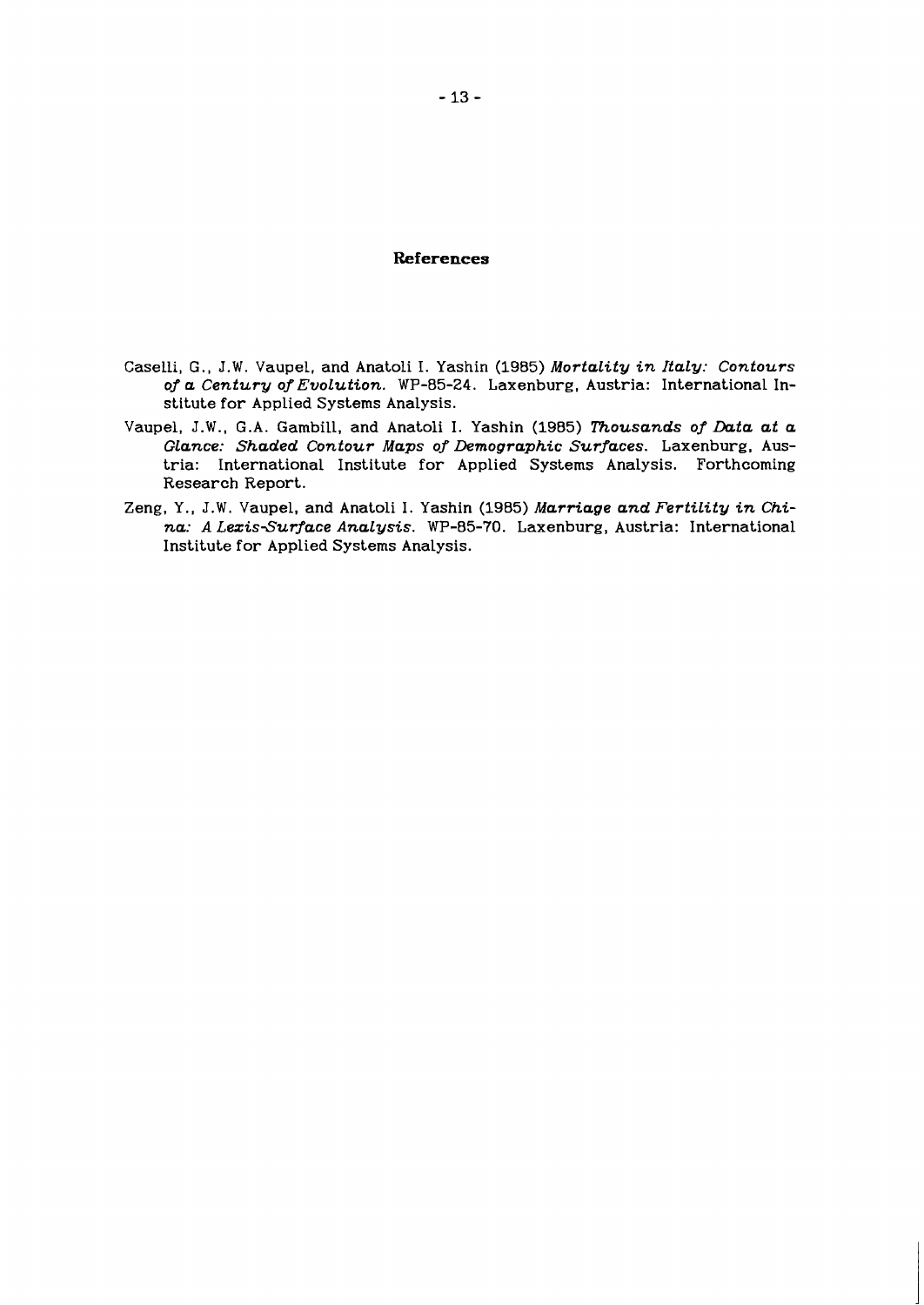#### **APPENDIX 1: Example Data Map**

In order to alleviate the frustration that often results from using an unfamiliar computer program, this appendix outlines the procedure for creating a LEXIS map of the U.S. fertility data contained on the LEXIS distribution diskette. We discuss, however, only basic steps and leave most of the options for users to learn at their convenience. Whenever we use the word "enter" we mean typing in whatever is requested and then hitting the <return>key.

# **Step 1: Beginning the LEXIS program:**

Before beginning the procedure, create a work diskette by copying the files contained on the distribution diskette (LX.COM and USFERT) to a diskette formatted by your machine to include DOS. Put GRAPHICS on this diskette. Put this diskette into drive a: (the left side diskette drive). At the prompt type GRAPHICS; at the next prompt type LX.

#### **Step 2: File Initialization**

The data contained on the diskette are U.S. fertility rates and run from age of mother 14 to 49 and year 1945 to 1980. To initialize this data (i.e., to use this data to produce the kind of data file required by the LEXIS program), enter A from the main menu. The screen will then look like this :

# File Initialization

Input File Disk Drive: Input File Name:

Enter A as the input file disk drive, and USFERT as the input file name. Once this has been done, a prompt for the output file drive will appear, to which you should answer A.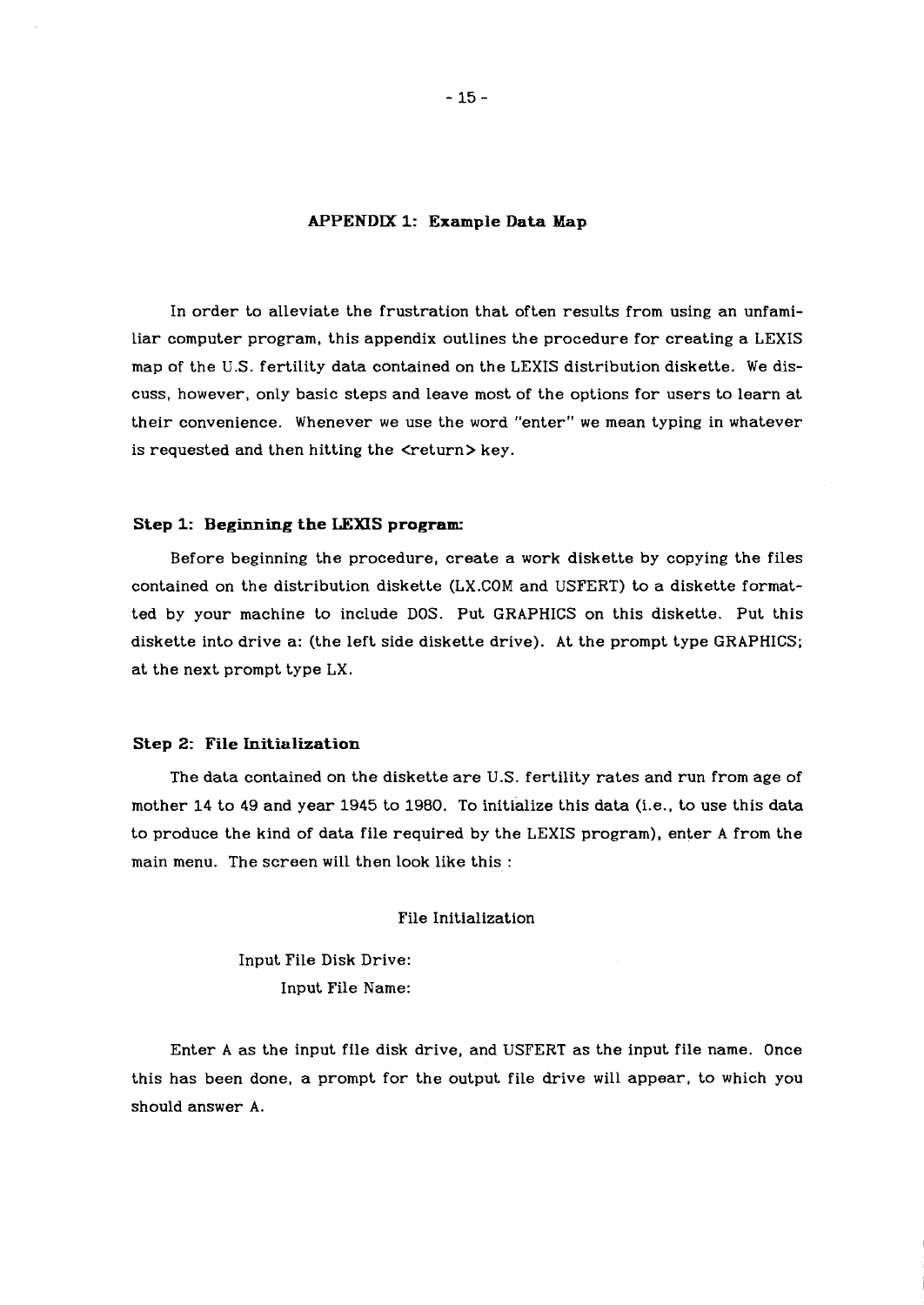Assuming all information has been entered correctly, the screen will now appear like this, with user responses included:

|                    | Data file | Initialized file |
|--------------------|-----------|------------------|
| Starting point:    | 1945      | 1945             |
| Ending point:      | 1980      | 1980             |
| Label:             |           | Year             |
| Y-Axis information |           |                  |
| Starting point:    | 14        | 14               |
| Ending point:      | 49        | 49               |
| Label:             |           | Age              |

X-Axis information

Once these numbers have been entered, the initialization process will put the year numbers on the screen as it processes the data, beginning with 1945 and ending with 1980. After the file has been completely initialized, the main menu will reappear.

The color pattern is set to the screen pattern by default, so we will ignore Main Menu option B and select C to create the LEXIS map. The Map Creation menu will now appear on the screen. giving the user the option to create a LEXIS map using one or two input files. Since there is only one data file on the diskette, enter A. The following input prompt will appear on the screen:

Initialized File Information

Initialized file prefix: file prefix: \_\_\_\_<br>Disk drive: \_\_

The initialized file prefix is again USFERT, and the disk drive is again A.

Next, the file dimensions will appear on the screen, in two places: on the top of the screen for the information of the user and on the bottom of the screen for the user to change **as** he or she wishes. We will look at the entire **data** set, so enter the  $\leq$ return $>$  key at each prompt. Once this has been done, the question 'Will actual data contain zero ?" will appear. Since **U.S.** fertility rates are zero at